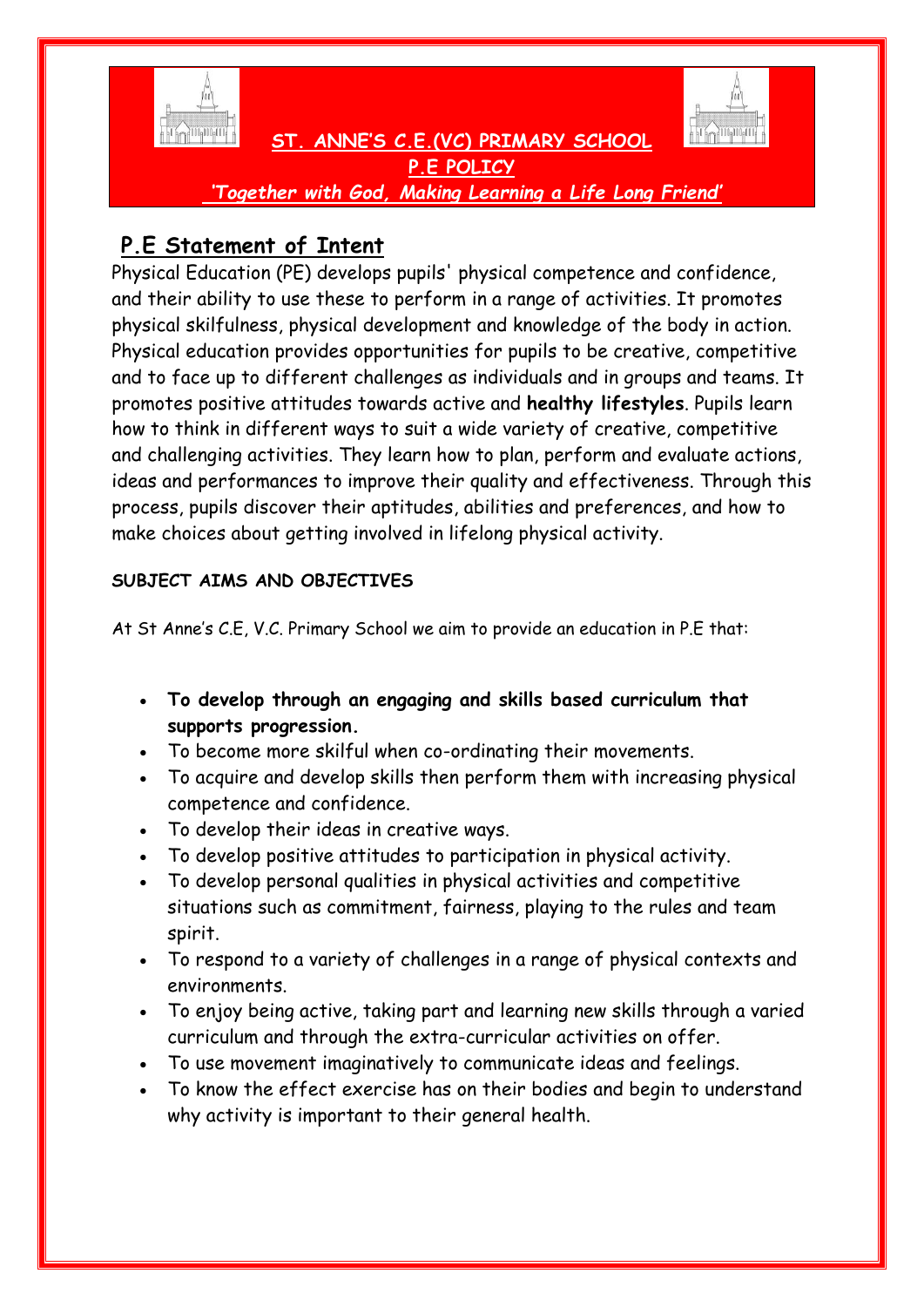## **Implementation**

#### **SUBJECT LEADER**

The member of staff responsible for leading P.E at St Anne's is Mr Anthony Jones.

#### **TEACHING APPROACHES**

A variety of teaching and learning styles are used in PE lessons. The principal aim is to develop the pupil's knowledge, skills and understanding and this will be achieved through a mixture of whole-class teaching and individual/group activities. Teachers draw attention to good examples of individual performance as models for the other pupils and pupils are encouraged to evaluate their own work as well as the work of other pupils. Within lessons pupils are given the opportunity both to collaborate and to compete with each other, and they have the opportunity to use a wide range of resources.

### **Four Areas of PE**

- Acquiring and developing skills.
- Selecting and applying skills, tactics and compositional ideas.
- Evaluating and improving performance.
- Knowledge and understanding of fitness and health.

### **Foundation Stage**

Physical development of pupils in the Reception class is an integral part of their curriculum. In addition to this, fine motor skills are constantly being developed through the range of activities provided in the classroom. The pupils also benefit from outdoor play and PE equipment to help develop their gross motor skills, co-ordination and control. The time spent in this area should be used to build upon and reinforce the skills practised in the curriculum lessons. The Physical Education curriculum within the foundation unit follows objectives set out in the Early Learning Goals. The pupils gain the basic skills of spatial awareness, control and co-ordination in the way they move; and control of balls, beanbags, hoops and ropes. Pupils should be given opportunities to explore and manipulate a range of PE equipment in their own ways to build the confidence to participate.

## **KS1 and KS2**

All pupils are entitled to a progressive and comprehensive physical education programme which covers National Curriculum requirements and which takes account of individual interests and needs. Pupils should **experience** all the programmes of study for KS1 and 2. Our aim is that children receive at least 2 hours of P.E each week.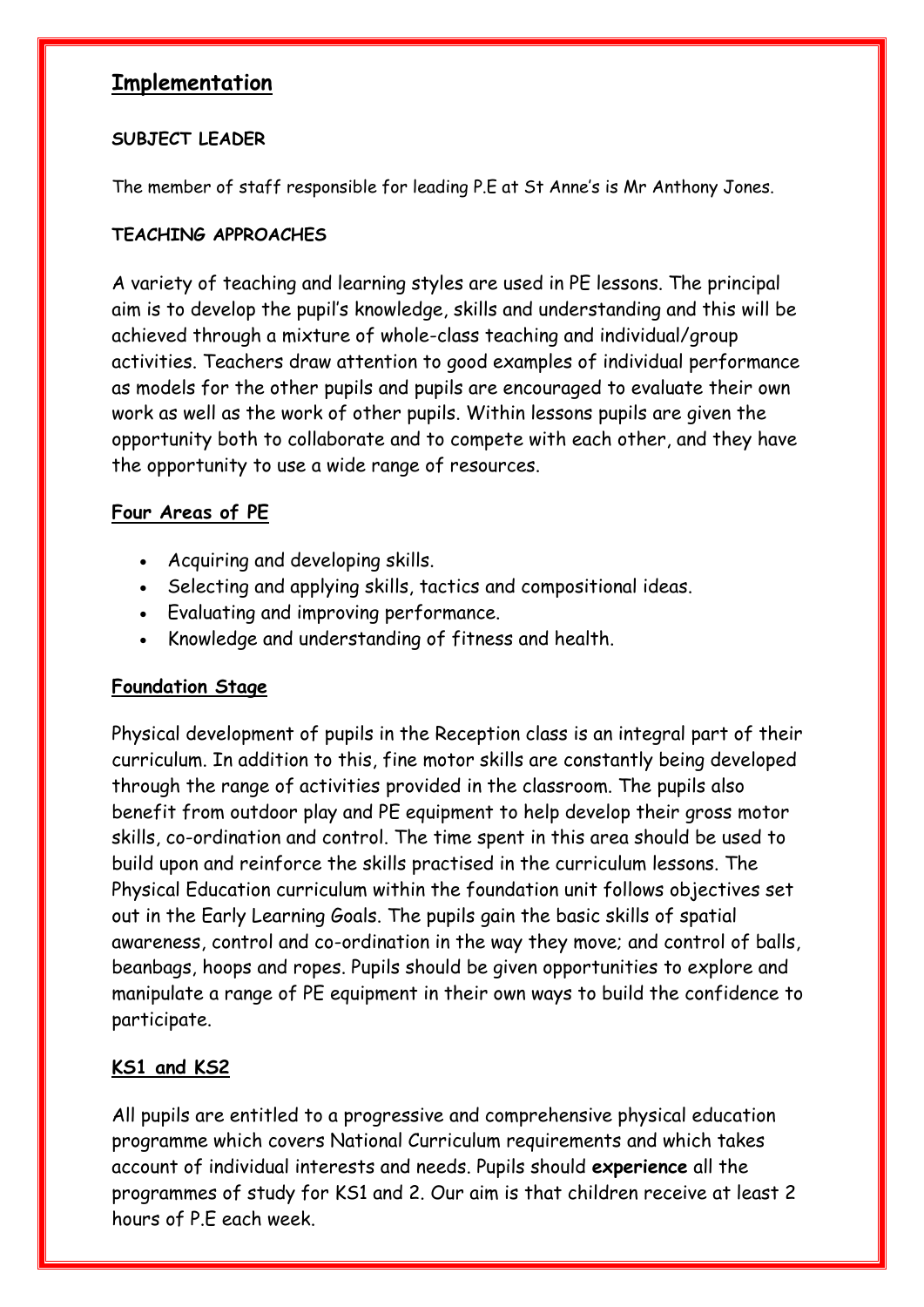#### **Participation**

PE is a statutory subject therefore pupils should not miss lessons. Occasionally a pupil may not be fit to take part physically and then they should be asked to observe giving feed back. This will enable them to learn and understand the work alongside their active peers and they will be better prepared when they do join in actively. There should be maximum participation in all PE lessons unless a parent has made communication with the school, following school policy. Every lesson should commence with a 'warm up', involving a five-minute session of vigorous activity, relating to the lesson and an opportunity to 'warm down'. Pupils should be taught about health related fitness. Non-participants can be involved in e.g. officiating, contributing to strategy or composition, helping organise equipment etc.

#### **PLANNING**

The curriculum planning in PE is carried out in two phases long-term (LTP), and short-term (STP)]. The LTP maps out the PE activities covered in each term during the Key Stage. This will be made available on the school shared area system under P.E & Healthy Schools.

The LTP details and reflects both the skills suggested by the national curriculum and the needs of our children. *It should inspire and engage.*

Class teachers complete a STP for each PE lesson. These list the specific learning objectives for each lesson and give details of how the lessons are to be taught. PE activities build upon the prior learning of pupils and provide opportunities for all abilities to develop their skills, knowledge and understanding in each activity area. There is planned progression built into the scheme of work, so that the pupils are increasingly challenged as they move up through school.

Generic risk assessments are written for PE areas (hall etc) and activities. Each teacher needs to have familiarised themselves with risk assessment for their PE lesson and make the appropriate decision to ensure the safety of the children.

#### **INCLUSION**

We teach P.E to all children, whatever their ability and individual needs. P.E forms part of our school curriculum policy to provide a broad and balanced education for all our children. Our teachers provide learning opportunities that are matched to the needs of children with learning difficulties. We strive to meet the needs of all pupils with special educational needs, disabilities, special gifts and talents, and of those learning English as an additional language.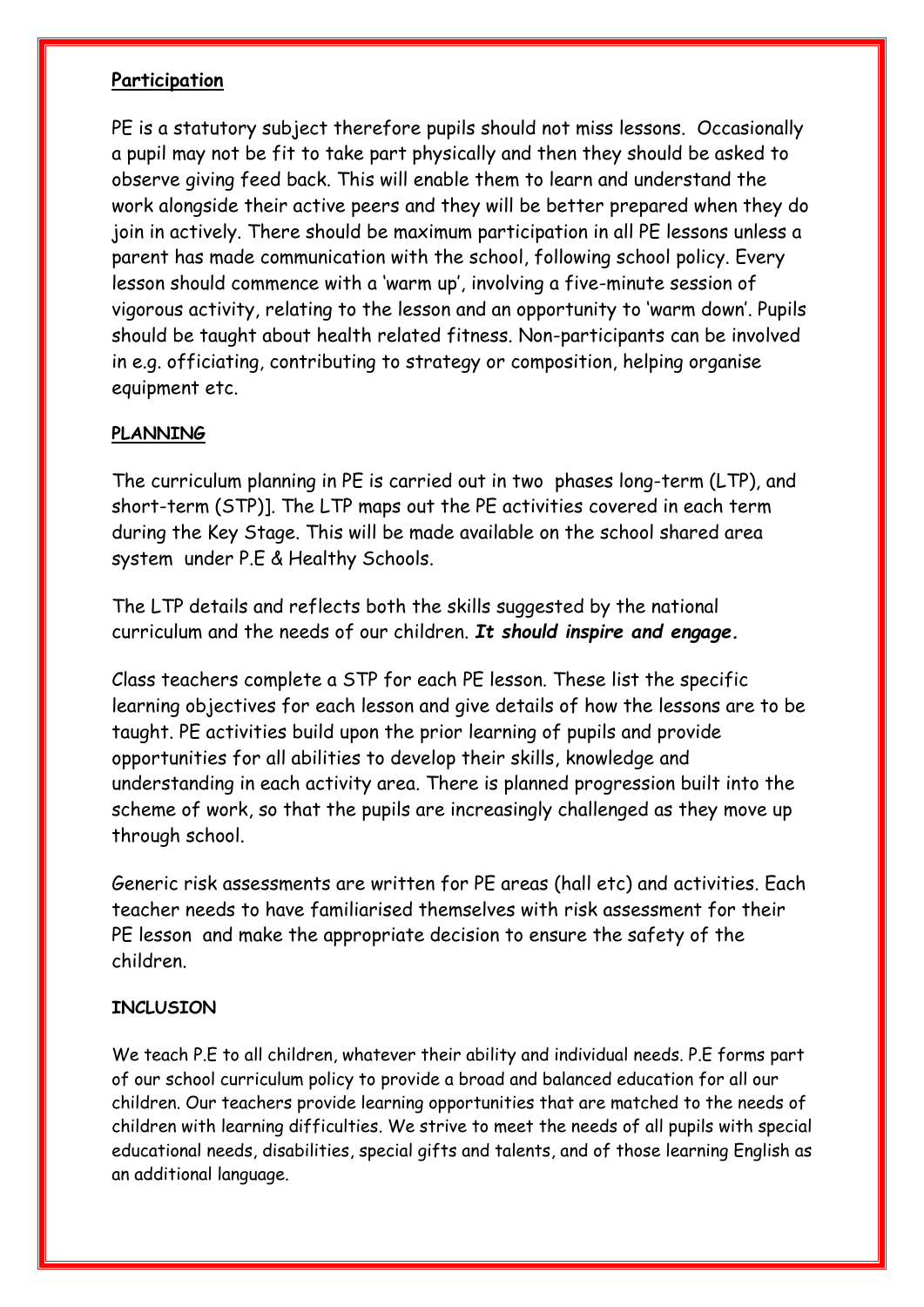## **Impact ASSESSMENT AND RECORDING**

We assess the children's performance in P.E while observing them working during lessons through formative assessment and respond during activities to ensure that progression is made by all. At the end of a unit of work or physical activity, we make a judgement against the National Curriculum skills using a traffic light system of attainment before making an annual report to parents.

Using assessment systems, pupil voice and intra and inter school sport we are able to evaluate children's progress and attainment.

We celebrate children's achievement, participation in sport through school displays, assemblies, exemplar files, our web site, newsletter and locally within the community.

#### **RESOURCES**

At present, for planning, we have adopted an on-line planning tool ( P.E Planning) which can be adapted or used for the purposes of any short term planning. We have a wide range of equipment to support the teaching of P.E. This is mostly located within dedicated storage sheds while some is stored within the hall. Teachers requiring equipment should notify the appointed monitors who will locate and provide such equipment for lessons.

#### **Supporting Information**

#### **PE Kit**

- Pupils need a white T Shirt and Black shorts for indoor PE.
- Pupils wear no footwear in the hall for gymnastics and dance.
- Pupils must wear plimsolls or trainers for games outside.
- Pupils participating in out of hours clubs must change out of their whole school uniform and wear their Physical Education kits. All regular PE rules apply through the clubs.

#### **Jewellery and Hair**

- No jewellery, including watches, should be worn for any physical activity.
- Parents should be informed of the class PE timetable so that they can remove earrings for that day. Any items of jewellery removed by the pupils themselves should be put safely in a draw or tray in the classroom.
- Long hair must be tied back.